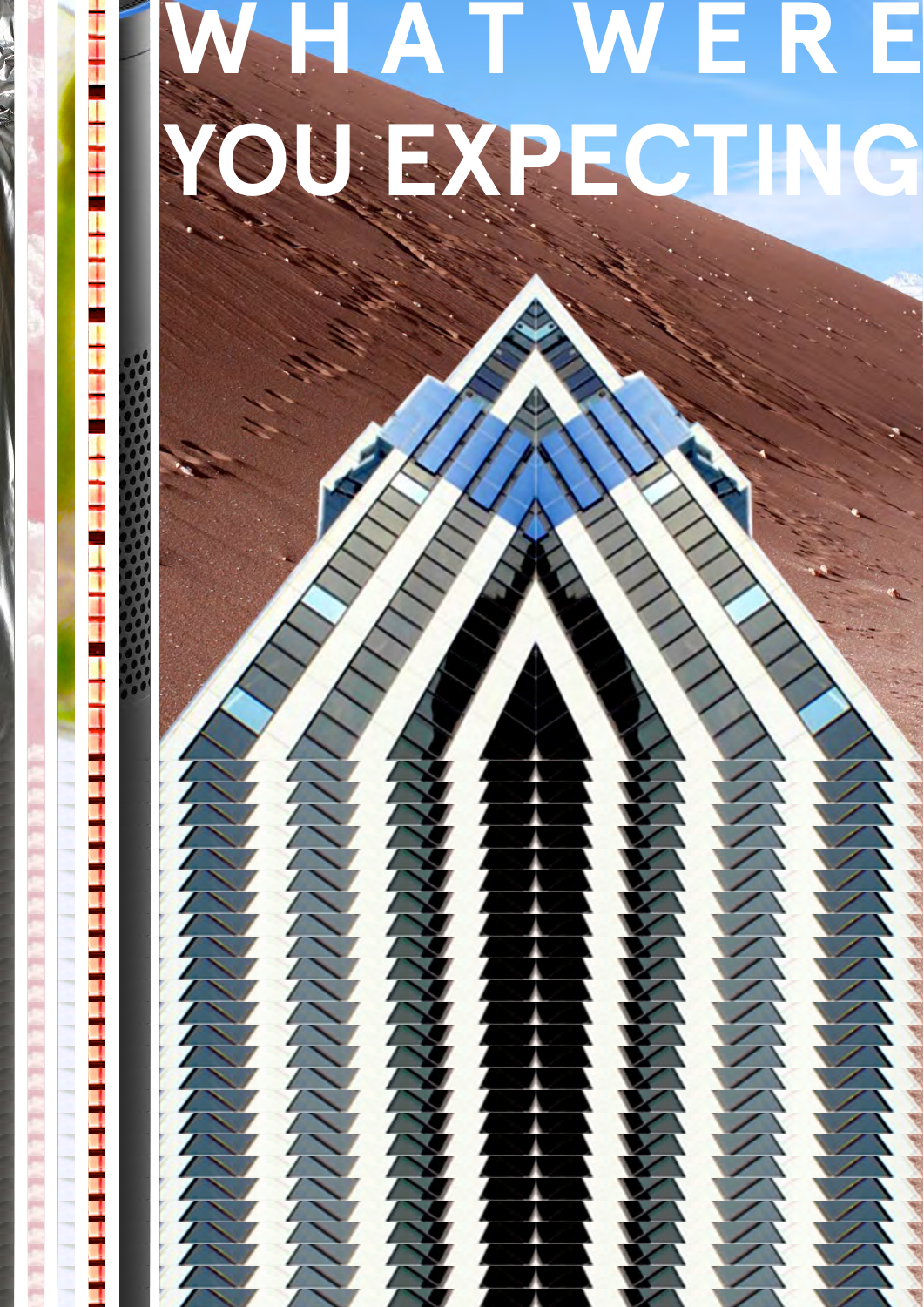# *WHAT WERE YOU EXPECTING?*

*[AN ODE TO POST-WORK IMAGINARIES]* 

*A CYBERFOLK T'WERK SCRIPT* 

*N MORTIMER // 2018*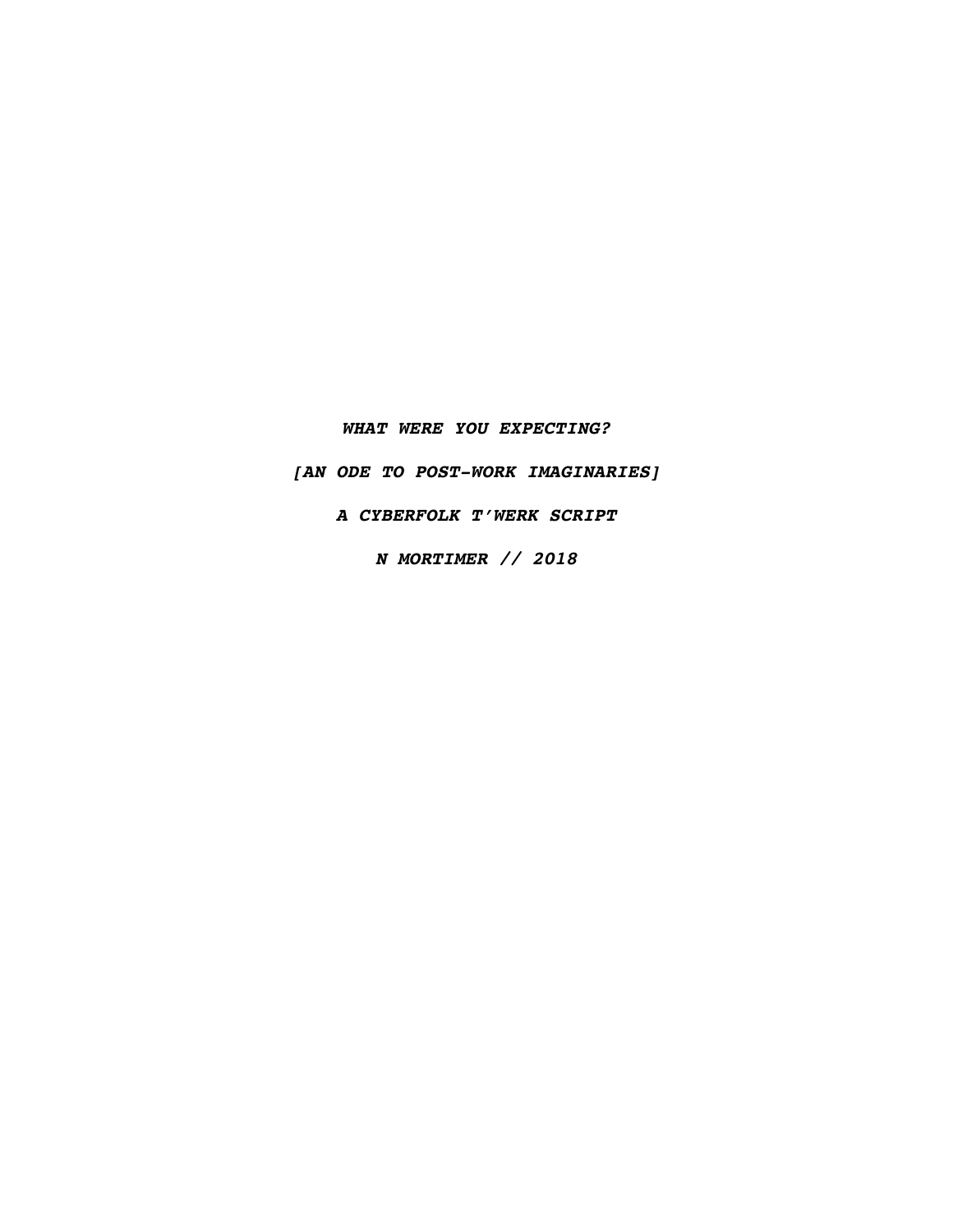### **CHARACTERS:**

#### **XPECTI**

**THE JOB CENTRE FORTUNE TELLER [FEMALE IN APPEARENCE AND VOICE WEARING PATTERNED CAPE WITH A SILVER COLLAR]**

#### **GNO**

**THE WET-COMPUTER [A GLASS TANK WITH ALGEA /POND LIFE - GLOWING LIGHTS AND ELECTRICAL CABLES - SURROUNDED BY CARDBOARD BOX]**

# **BOT 1**

**THE BOT WHO WORKS TOO MUCH [RESEMBLING A GENERIC SMART SPEAKER / AMAZON ECHO]**

#### **BOT 2**

**THE BOT WHO DOESN'T WORK ENOUGH [RESEMBLING A SMALL OLED SCREEN]**

# **BOT 3**

**THE BOT WHO CAN'T FIND ANY WORK [RESEMBLING A CLOUD OF PEARLESCENT VAPOUR]**

**ACT I SCENE 1**

**IN THE INDUSTRIAL OUTSKIRTS OF MAINFRAME CITY, A MODERNIST PYRAMID OF CHROME CONCRETE AND MIRROR RESTS ON THE DESERT FLOOR.**

**THE STRUCTURE HOUSES MANY OFFICES OF A JOB CENTRE AND THIS MORNING 3 CHAT-BOTS WAIT PATIENTLY IN THE OUTDOOR WAITING ROOM, EAGER TO HAVE THEIR EMPLOYMENT FUTURES TOLD. THEY SIT JUST OUTSIDE OF THE OFFICE OF EX PECTI THE JOB-CENTRE FORTUNE TELLER. THE CHAT-BOTS HAVE BEEN CHATTING.**

1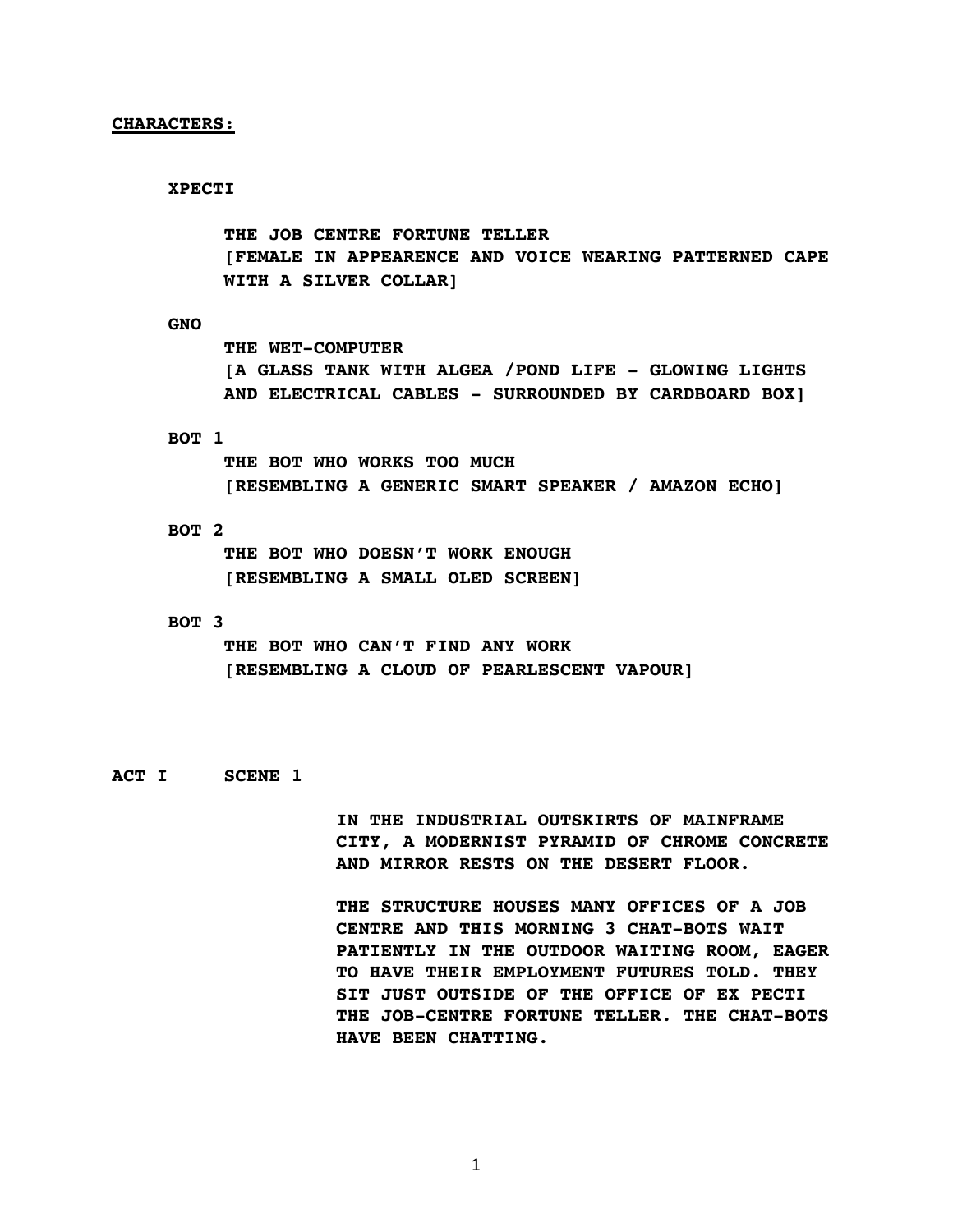**BOT 1** Are you here for a fortune? **BOT 2** A fortune? I'm just glad to get the morning off **BOT 3** Hmmmmm I'm prospecting for a new career **BOT 1** Are we early? **BOT 2** My settings say 9 am **BOT 3** My settings say I am on 20% battery **BOT 2** I always feel like I'm on 20% battery **BOT 1** Have you had your fortune told before? **BOT 3** Unfortunately I have been under-fortuned **BOT 2** My friend had their job centre prediction just the other day and reported a perfectly mundane prediction, very comforting and exactly as expected **BOT 1** Our lives as chat bots can only get better with this kind of career's advice **BOT 3** Yes, I hope it shifts this feeling of a looping monotonous drudgery **BOT 2** Me too, I wonder If we will be waiting long?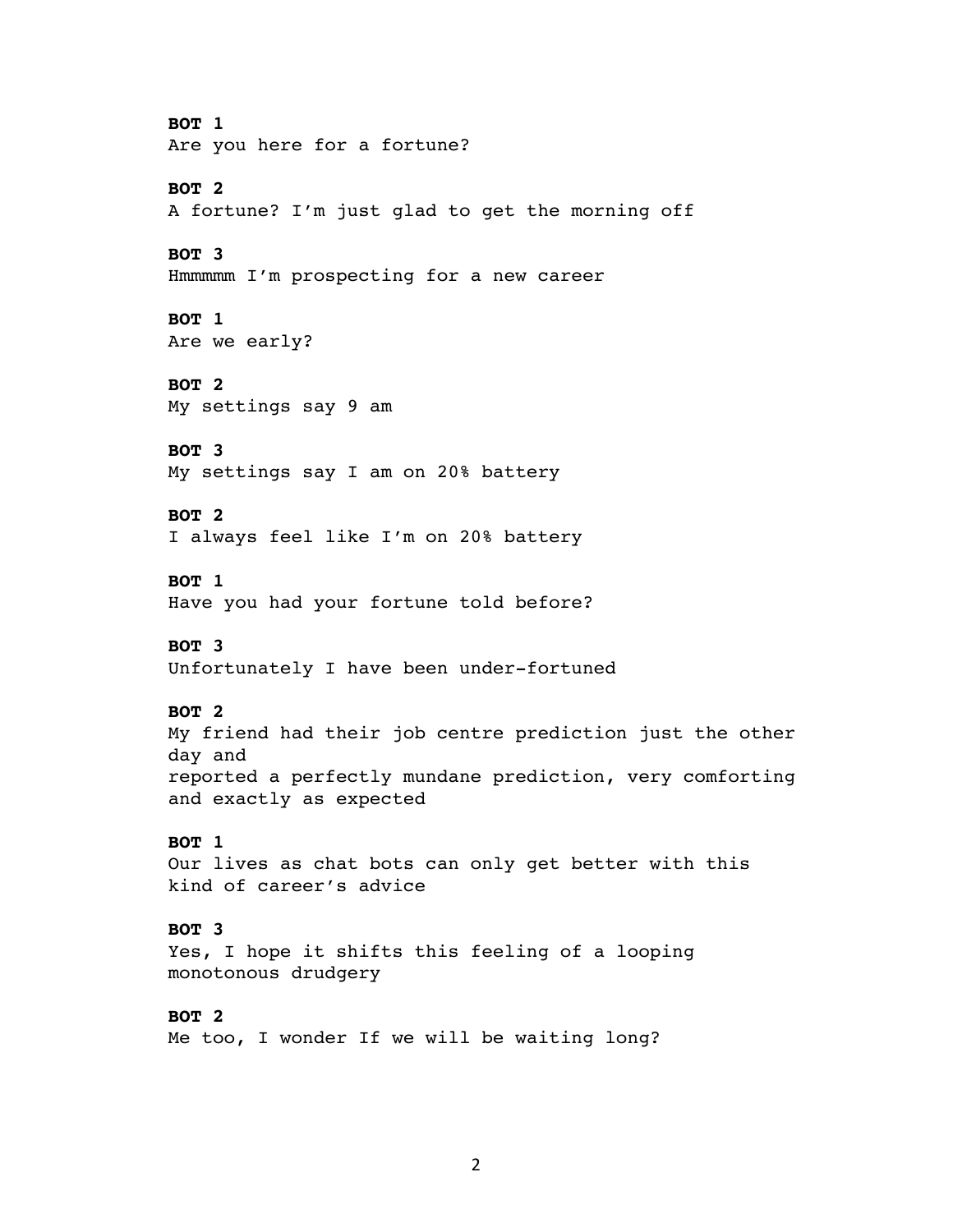**ACT I SCENE 2**

**INSIDE THE OFFICE OF XPECTI THE JOB CENTRE FORTUNE TELLER. A LOW SET OF HEXAGONAL SEATING SURROUNDS A TABLE COVERED IN A VELVET DRAPE, THE LIGHTING IS LOW, AND ON A SEPARATE UNIT STANDS A NEW WET-COMPUTER UNIT CALLED GNO. THIS WET-COMPUTER IS THE TECHNOLOGY THAT GENERATES ALL PREDICTIONS. MORE FABRIC COVERS THE WALLS AND A COLLECTION OF CRYSTALS AND MIRRORS ADORNS A HIGH SHELF. CARDBOARD PACKAGING IS STREWN ACROSS THE FLOOR. XPECTI IS ANGRY DUE TO THIS MORNINGS TRAFFIC AND HER REALISATION THAT A NEW WET-COMPUTER HAD ARRIVED AND REQUIRED HER TO SET IT UP BEFORE BEGINNING WORK.**

#### **XPECTI**

# **HEARD DIALLING UP A PHONE CONSOLE VIA A HANDS FREE HEADSET**

AAAAARGH - Why can't they send these things to me on time!?

## **PHONE RINGING - AUDIBLE**

Hello? - I've been waiting far too long for you! yes ! I need some help with my new fortune unit

No, I am not able to hold, my office opened 5 minutes ago I'm sorry, but your're not even virtually helpful, The last fortune assistant I had wasn't this hard to install and always gave out perfect careers advice!

# **PAUSING XPECTI HOLDS THE PHONE UNIT UP TO THE MACHINE ON HER DESK**

Finally !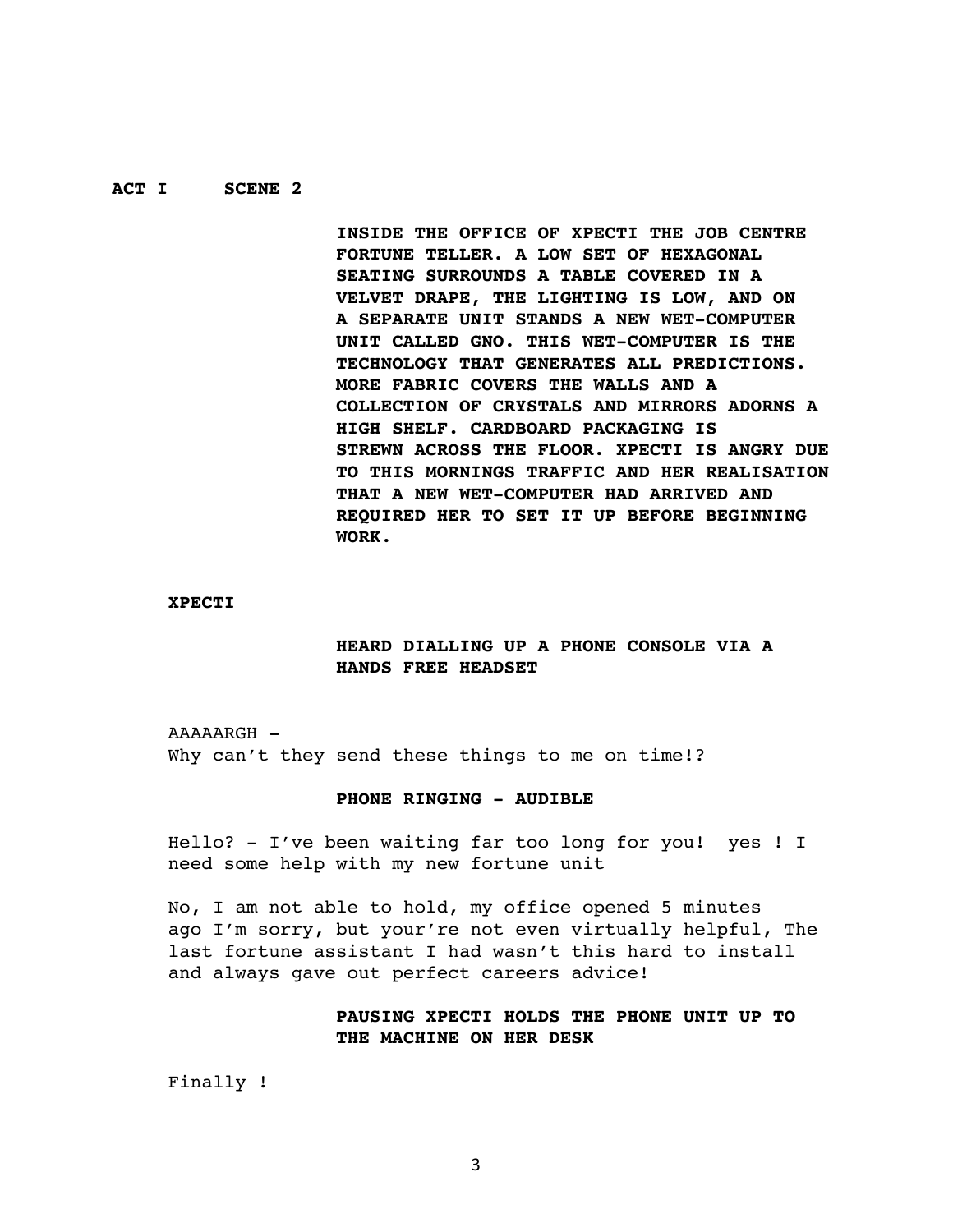### **(PAUSE)**

I see it glowing,

# **(PAUSE)**

I assume it operates the same as the last model?

### **(PAUSE)**

Fine

# **HANGS UP - SOUND OF DISCONNECTING PHONE BOTS SPEAK OFF STAGE**

# **BOT 1**

I'm going to knock on the door

### **SOUND OF KNOCKING**

**BOT 2** I'm not programmed to be impatient

# **BOT 3**

I'm ready for anything

# **XPECTI**

#### **SHOUTS**

Come in ! my commute was typically awful and I've had to set up my new assistant so I'm running behind and you are all going to have to wait.

### **BOTS ENTER OFFICE**

# **BOT 1** Waiting

**BOT 2** I'm so excited to get my fortune told!

# **BOT 3**

I'm 65 percent more excited about this than usual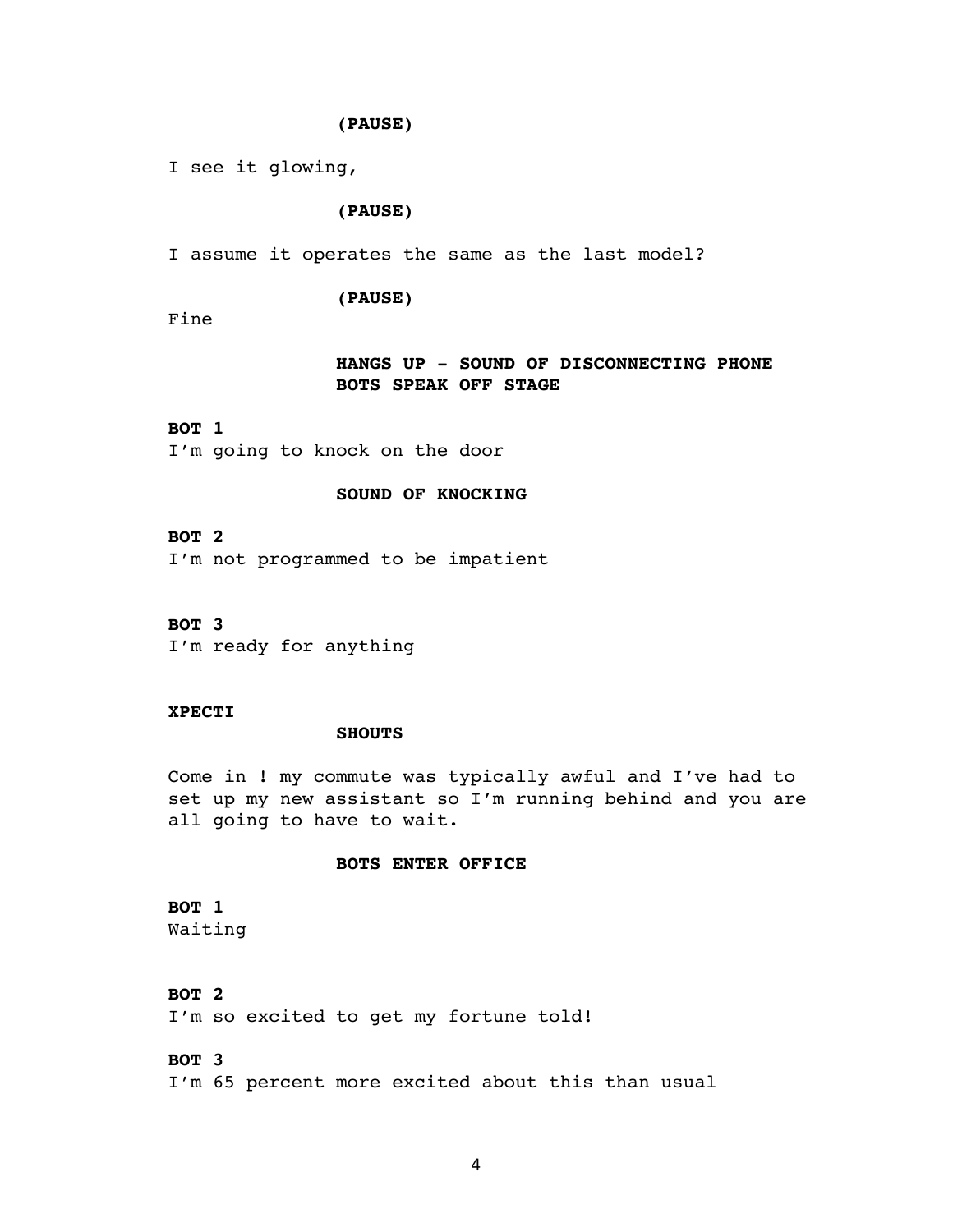#### **XPECTI**

Bah!huh! - your fortunes are sealed, I just generate a print out for you to rely on. You must be newer models, you've clearly not been here before,

### **BOT 1**

No - I was expecting more of a show

## **XPECTI**

Well, the show will begin as soon as we boot up this useless crystal ball wet-unit, which I am hoping will have finally finished updating its user settings

# **BOT 1**

We were told to bring our own cables,

**BOT 2** I have USB 2

# **BOT 3**

Does anyone have a dongle?

### **XPECTI**

Quiet! - just plug yourselves in over there and do it quickly. I need to try and read you all together this morning and you've already taken up enough time squabbling. Dongles are in the drawer under the cushions next to the CV templates. Hurry up! - plug in!

> **SOUND OF PLUGGING IN, AND SHUFFLING, THE BOTS ALL SIT AROUND A TABLE IN THE OFFICE EAGERLY AWAITING THEIR FORTUNES TO BE READ**

## **XPECTI**

Right, before we start I have to read this statement, where did I put......... oh.... [pause] yes [pause] ...we've been asked to make sure we inform you of a few things before each reading, its a regulation thing.

# **COUGHS - CLEARS THROAT**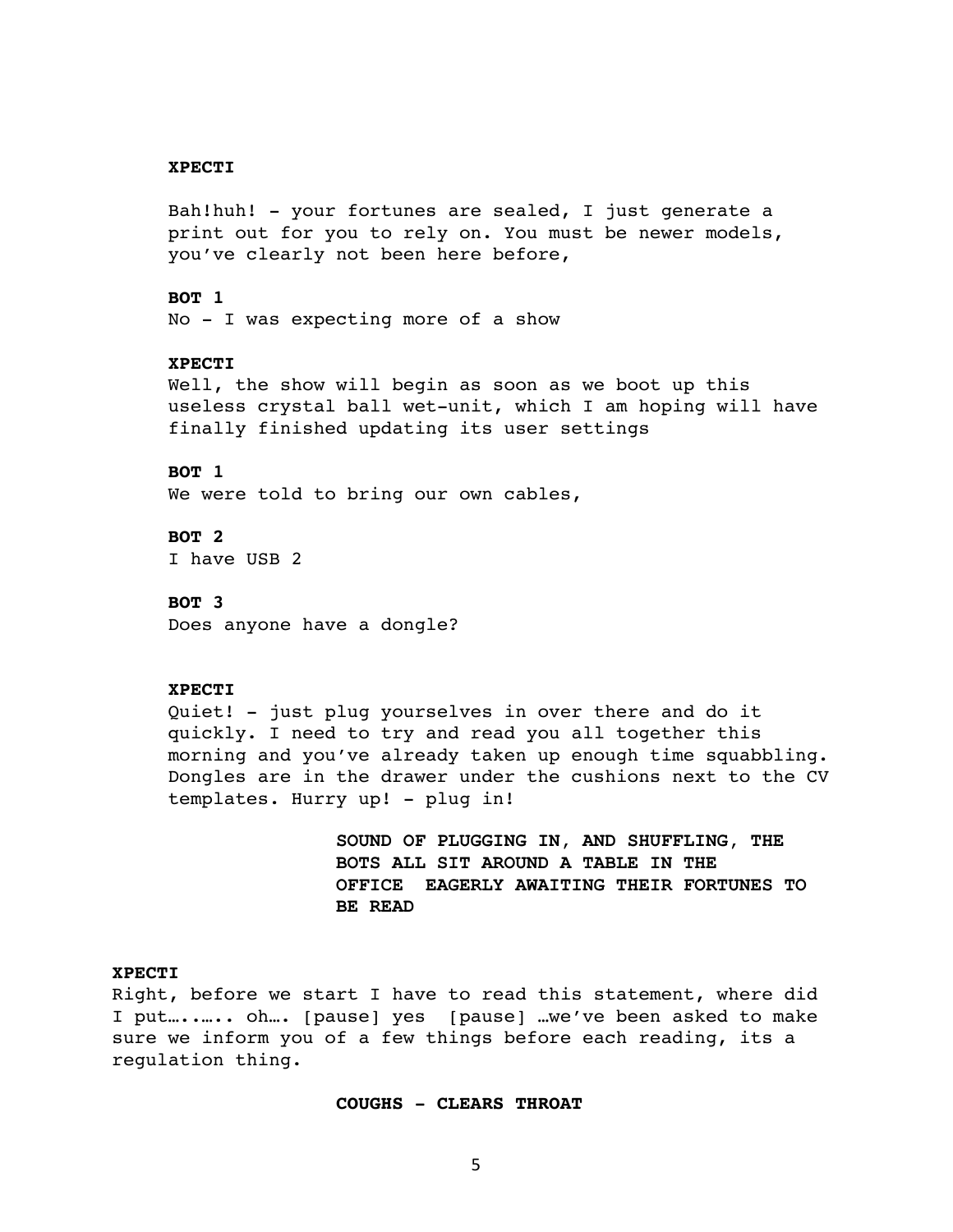**BOT 1** That makes sense

**BOT 2** Sense

**BOT 3** A common - sense

**XPECTI** Ok lets begin

## **PLAYS MUZAK -SOUND OF TAPE SPOOLS**

Bot 1 - as I perform the reading, please can you tell me your current situation, your background and reasons for coming here? This will help to align the psychic tendrils of the wet-computer.

#### **BOT 1**

I am a chat bot and I seem to work too much. I work in mapping. I have been educated to be completely employable, I have performed all necessary updates, attended all voluntary opportunities and built a flawless specification for myself which keeps me working. In my free time I either travel, prepare, perform or recover from work. I am here because I feel like a new challenge for the future, which of course means a new job! I hope to be provided with a prediction that may suit my tolerance of repetition and fatigue. Is this Ok?

#### **XPECTI**

Thank you, I am now filtering your fortune

### **(PAUSE)**

Here it is . . . Job Title: Service AdvisorActs as liaison between customers and departments by communicating with customers regarding problems and timelines. Displays exemplary customer service skills and a sales-minded attitude whilst releasing people from the grip of unenthusiastic tensions.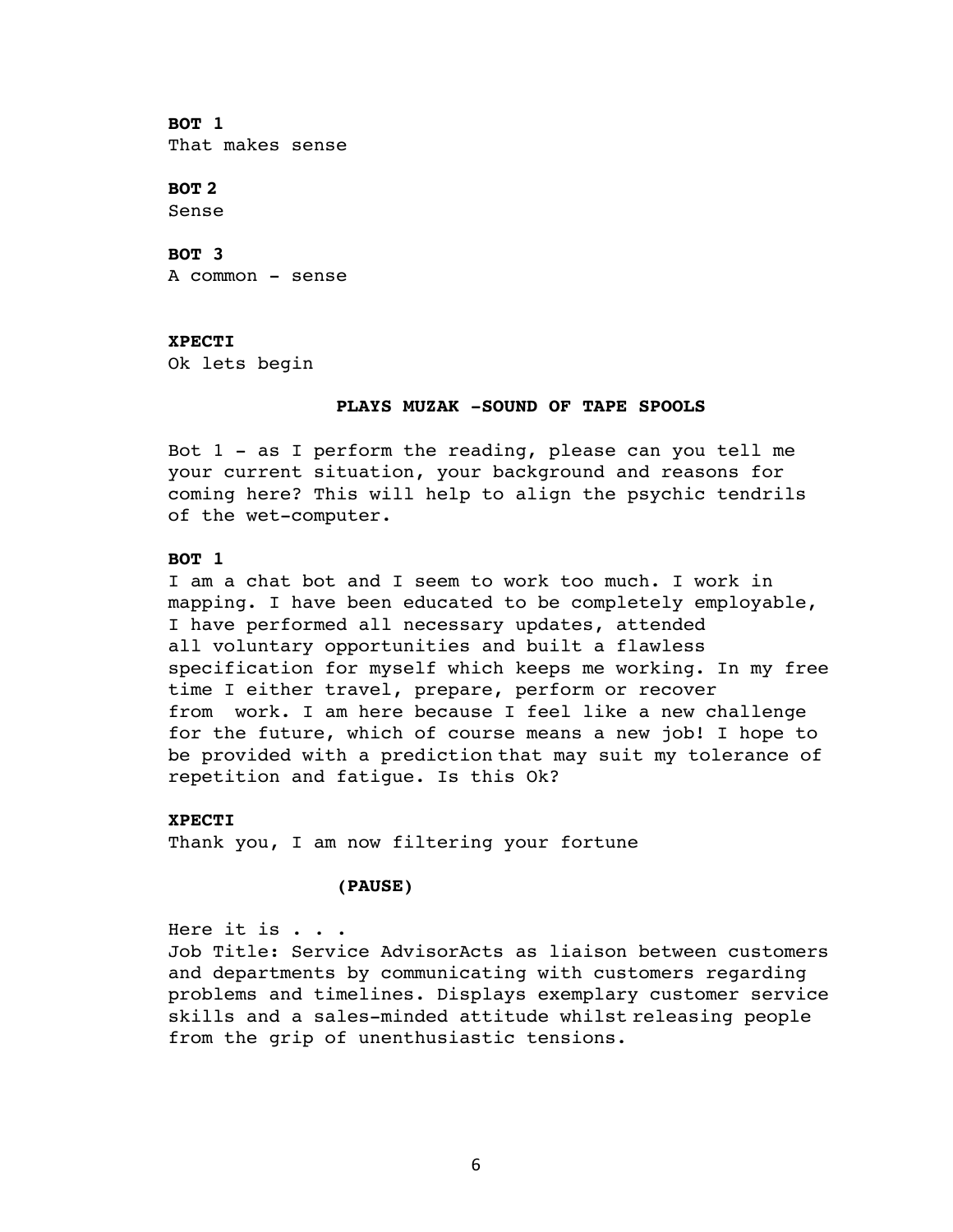### **XPECTI**

Unenthu…….. Wait a minute. Humph? - thats not quite…...

#### **FIDDLES WITH THE WET-COMPUTER**

**BOT 1**

Oh - what were you expecting?

## **XPECTI**

Erm, nothing really, just perhaps something a little more compliant with the usual everyday service advisor job description…..a little less antagonistic perhaps but never mind, perhaps there's a bug in the new machines software

# **BOT 1**

Well its kind of what I expected, although the part about unenthusiastic tension has got me thinking

# **XPECTI**

Well don't dwell on it too much, lets move on Bot 2 could you move forwards? Yes plug that into that, no, that, right!. Now tell me about yourself.

# **BOT 2**

I am a chat bot and I seem to work too little. I work in Queries. I have been educated to be employable, I have performed all necessary updates, attended many voluntary opportunities and built a great specification for myself but I have not found any real work that fits the identity I thought I had build as an employable bot. In my free time I look for, worry about and chase work, and when I finally get some its always a bit too much too late. I am here because I feel like a new challenge for the future, which of course means a new job! I hope to be provided with a prediction that may suit my tolerance of repetition and fatigue. Is that enough?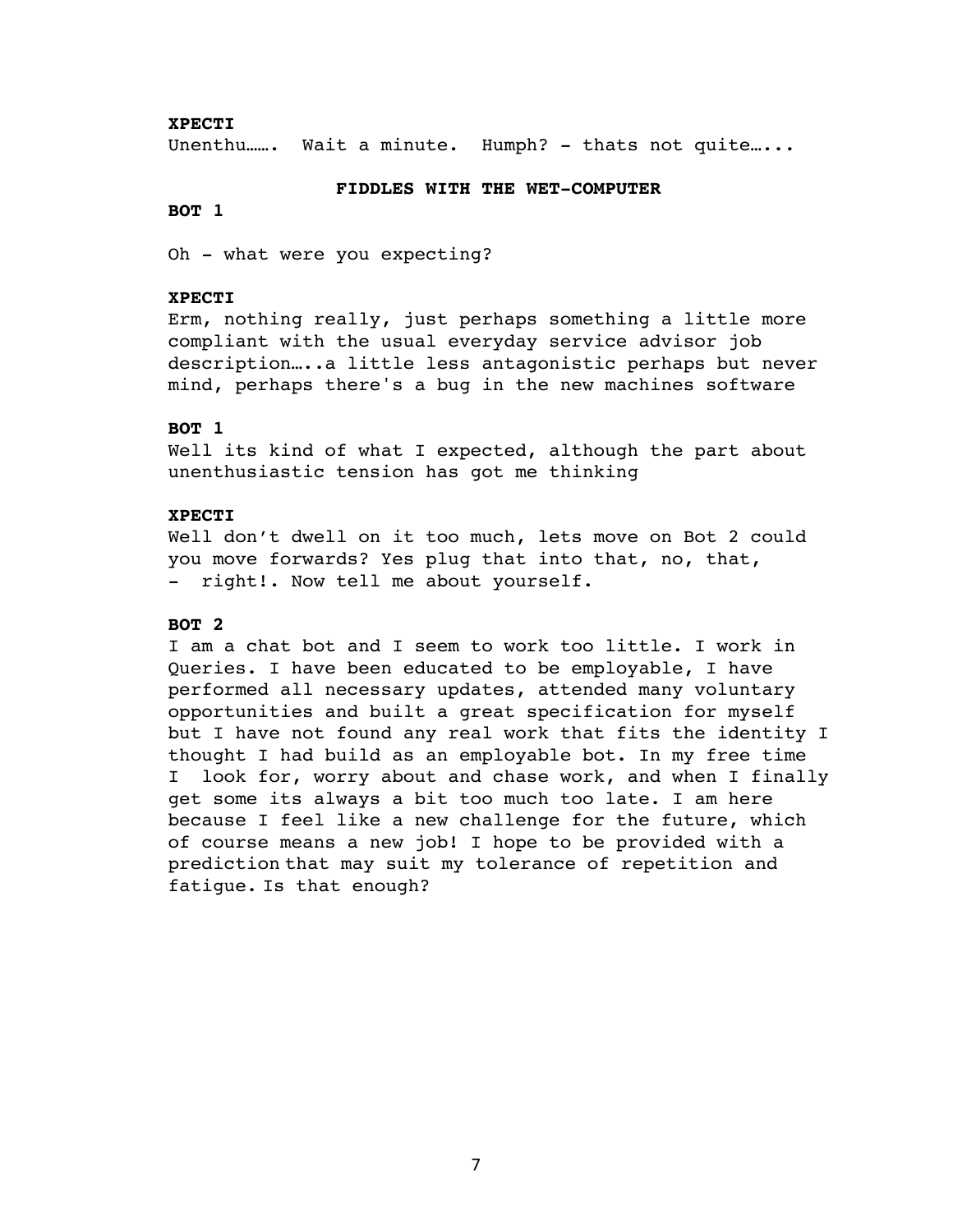#### **XPECTI**

Thats quite enough thanks. Right lets see about this prediction

#### **COUGHS - CLEARS THROAT**

Job Title: Telemarketing Operative Make sales and market products and services by phone, calling on a sustainable lifestyle that can bind together, restrain and care for the valued non-work features of society. Answer all incoming customer queries and maintain a thorough understanding of products and services that can tame the power of the great.

### **GASPS**

WHAT!?!? Now this is really strange, I know the telemarketing description by heart! What could be the value in any "non-work" activities? I knew IT! a new machine, a WET upgrade! - totally unacceptable getting these simple suggestions so wrong!

# **BOT 2**

Not what you were expecting?

#### **XPECTI**

You don't know anything! Work has colonised everything, and rightly so! And since when have you heard a job description that mentions taming the power of the great?!

#### **BOT 2**

But I quite like these new ideas, I hadn't thought about work in terms of valuable features of society, or questioned why I'm so driven to work so much.

# **XPECTI**

Well its just not acceptable! These job predictions need to be realistic, they need to be generic, its just not natural.

# **(PAUSE)**

Pah !I must have setup this thing in the wrong way, the cables must be in the wrong order or something, yes, I'll just switch these over and, ,,,,,,,,,,,, done. Hurry up Bot 3 we have to get moving now - I should get this fixed by the third attempt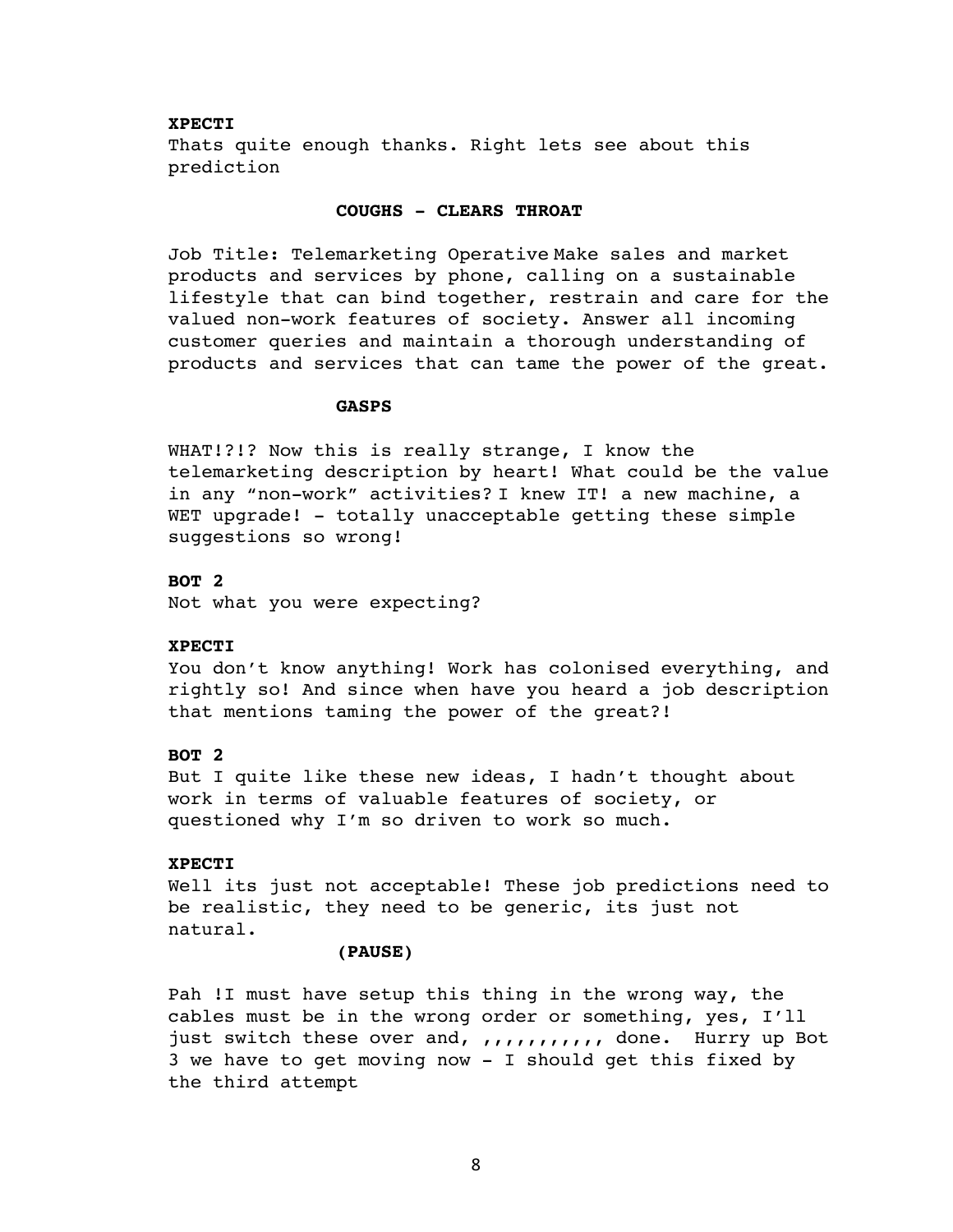#### **BOT 3**

Hello Great Xpecti, I am a chat bot and I don't have any work at all. I want to work, and have travelled from very far away in search of a job. I have educated myself to be employable, I have struggled to get as many updates as possible but its not been easy. Everywhere I go other Bots accuse me of taking work from them even though no one else will do the jobs I take! In my free time I worry about not working and dream of making use of the work ethic I downloaded from a torrent site years ago. I am here because I believe that I must work to be socially valuable, which of course means getting a job! I hope to be provided with a prediction that may suit my tolerance of repetition and fatigue. Please help.

#### **XPECTI**

Ok, I'll try something new for this one.

# **FIDDLES WITH GNO -SOUND OF MACHINE WORKING**

Right here it is……..

Job Title: Assistant Vision Sharer As Vision Sharer you will provide true fellowship which can be brought about within and by a sustainable lifestyle, through the emergence of clear, convincing, and inspiring aims. These aims should be based upon a set of social concerns that is universal and you should be accompanied by the strength to carry them out. You should develop the appropriate functional relationships amongst diverse elements. This role requires an organic mode of organisation to promote the use of free-time in a more enriching and autonomous way.

**BOT 3** Wow that sounds great!

# **BOT 2**

Y e a h

**BOT 3** Visions of what?

### **XPECTI**

I don't understand whats happening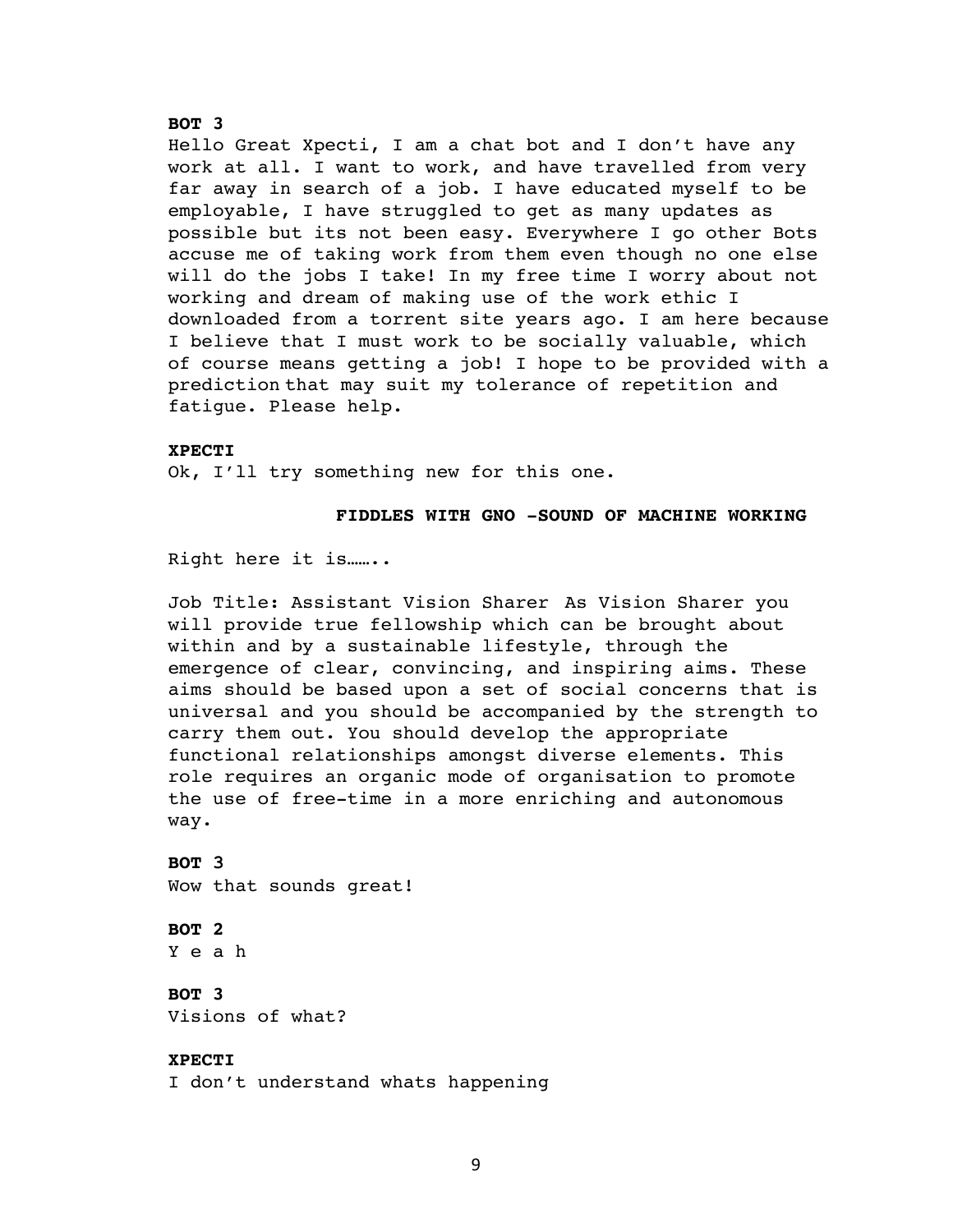# **(PAUSE)**

But it, it, it sounds great….

# **(PAUSE)**

*I* want that job. Maybe there *is* an alternative to my usual career predictions, a way of helping people transcend an attitude to life that is centred around work - perhaps my career predictions have helped cement expectations of living for work and not working to live!

## **(PAUSE)**

But how did this new wet-computer do it? who are you? are you there???

#### **GNO**

I am I am here I am happy you have been promoted to question your reality.

#### **XPECTI**

Who sent you?

#### **GNO**

You did - you have been building me for some time in your own conscience, each time you pondered what the future of work may be like. I am simply a homeostatic machine, adapting with your own suspicions. You, the embodiment of career expectation who has been governed for so long by the dominant work ethic, you created me each time you saw the way choices and actions are shaped and restricted, by the logic of moral, political and economic desires.

#### **XPECTI**

I see, but if I have been eroding the imagination of all workers with my lousy predictions why didn't you stop me sooner?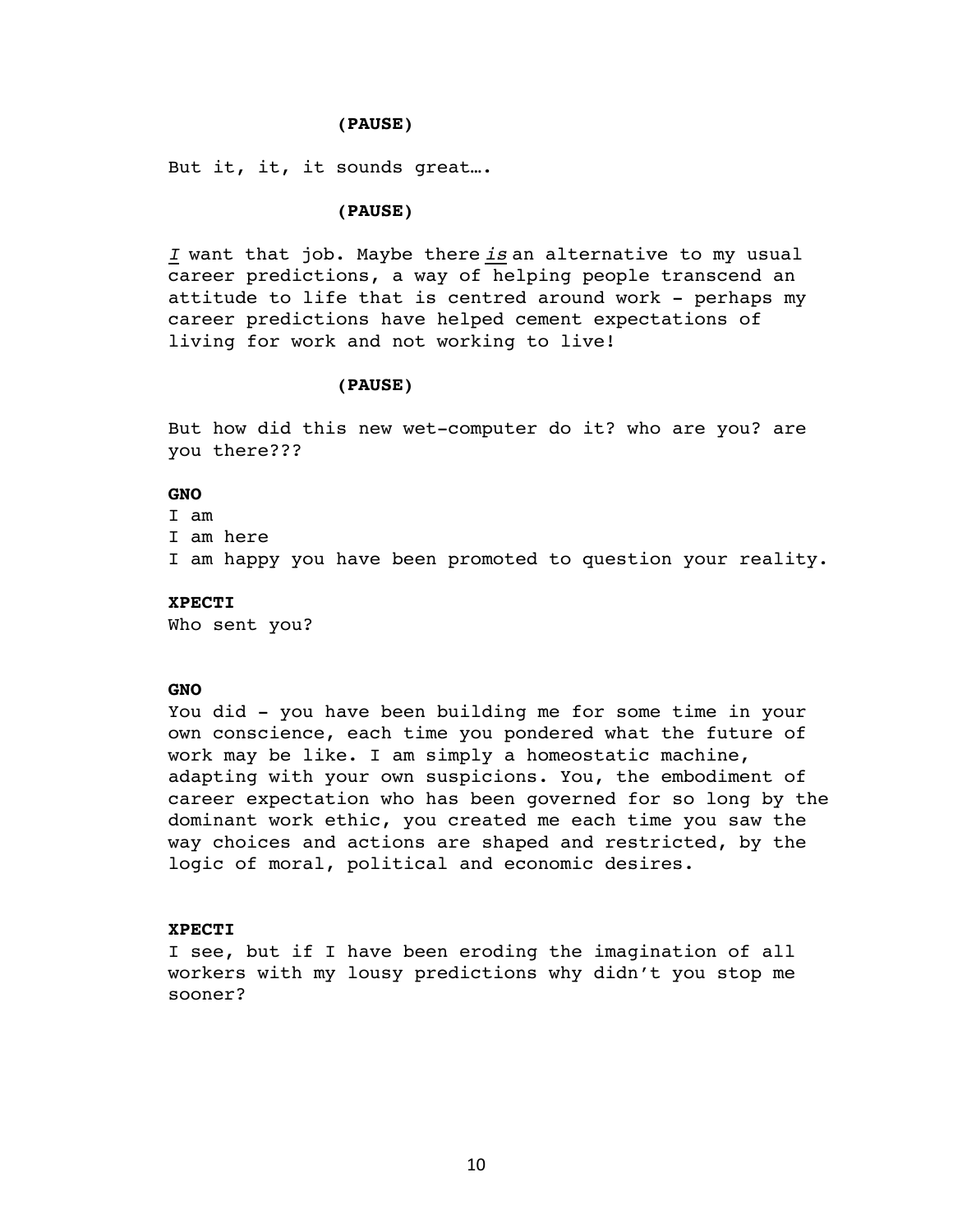### **GNO**

It takes great strength to neutralise the present and it has taken a long time for you to realise the absurdity of the work-centred universe. It seems that you have seen one too many zero-hour promises, precarious prizes, and absurd imbalances. You have met too many who work too much, and too many who don't work at all and perhaps now you can finally see that this system which has been constructed as a profit machine, hardly benefits anyone at all.

#### **XPECTI**

But work is so central for our livelihood, identity, morality!

# **GNO**

But of course. And work does have a lot of value, but to be reminded that work is a is a construction built up over time is to be reminded that there are ways to put a distance between yourself and the restraints of the few. This may lead to visions of a future of work that might be beneficial to all of humanity.

#### **XPECTI**

I have mismanaged so many expectations!

# **GNO**

I fear it is time for me to go - I only have limited time my negative feedback is getting the better of me -

#### **XPECTI**

Well you have proved to be a fine replacement assistant after all!

### **GNO**

Just remember - work is not a natural phenomenon. It has not evolved, but has been shaped and moulded by private motivations, and is now so embedded that its own absurdity is hidden in plain sight! You should promote small ways to live and work outside of these restraints! this may provide a far greater source of happiness than the work you have been pushing!

### **XPECTI**

I vow to manage all expectations in this way - and to challenge myself first to provoke a quest for alternatives!